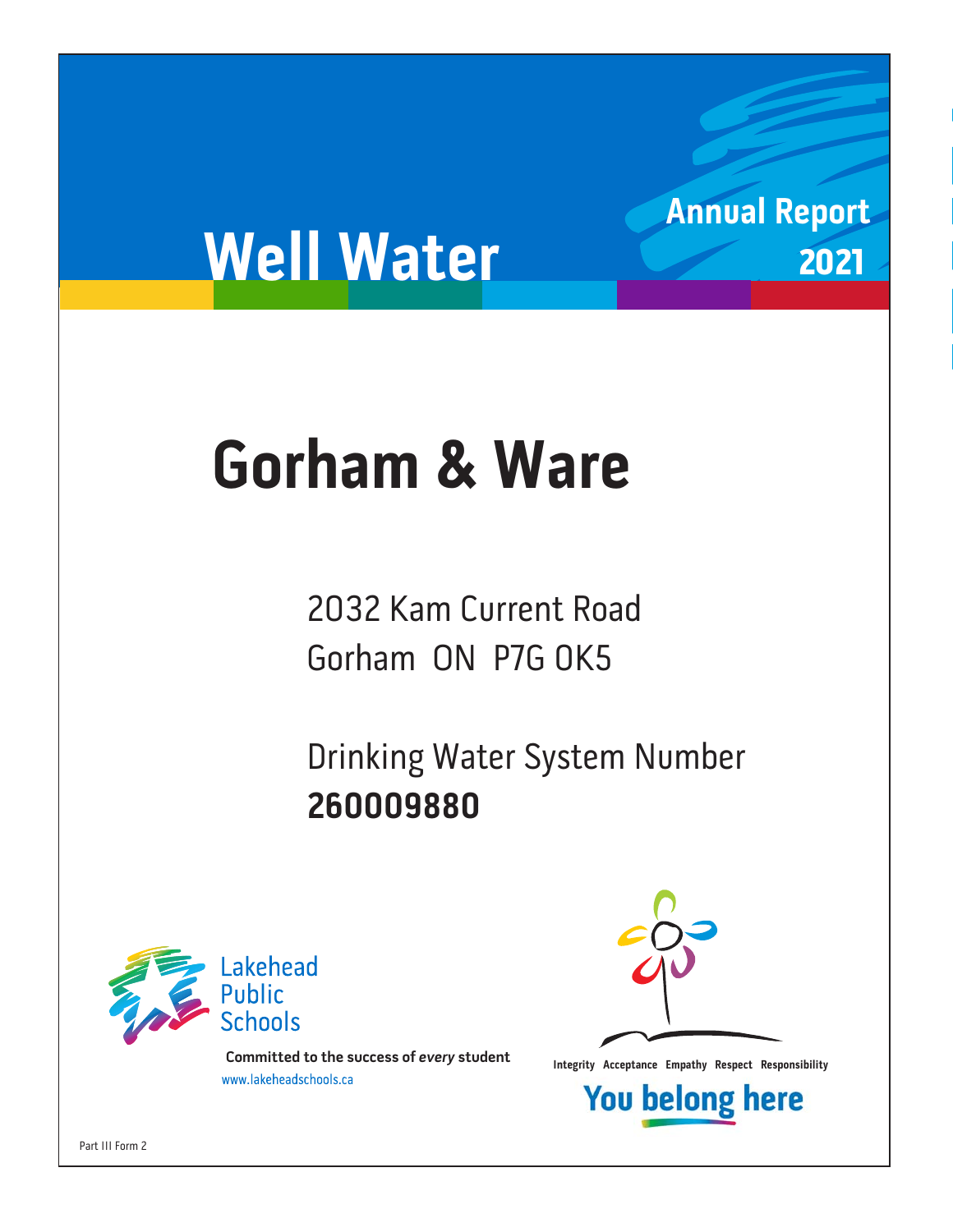### **ANNUAL WELL WATER REPORT**

#### **LAKEHEAD DISTRICT SCHOOL BOARD**

#### **GORHAM WARE PUBLIC SCHOOL 2032 Kam Current Road, Gorham, ON. P7G 0K5**

Drinking-water System Number: **260009880**

The Period being reported: **January 1, 2021 TO December 31, 2021** Waterworks Type (O. Reg. 170/03): **SMALL NON-MUNICIPAL NON-RESIDENTIAL DESIGNATED FACILILTY**  Population Served: **142**

Maximum flow rate Capacity: **1.25 Litres per second** Is this drinking-water system seasonally operated? **NO** Area serviced by the Drinking-water system: **SCHOOL**

*The following questions about designated and public facilities are for Small municipal non residential systems only* 

Number of designated facilities served by the drinking-water system: **ONE** Name of each designated facility: **GORHAM WARE PUBLIC SCHOOL** Address of each designated facility: **2032 Kam Current Road, Gorham ON. P7G 0K5** Interested Authority for each designated facility served: **MINISRTY OF EDUCATION**

#### **1. DESCRIPTION OF THE SYSTEM:**

Source(s) of raw water:

✓ **Groundwater**  Surface Ground water under direct influence of surface water

If the source is groundwater or GUDI: Groundwater: **YES** GUDI: **NO** Number of wells: **ONE**

Sample location names: Raw: **WELL OUTLET** Treated Water Distribution Point: **WASHROOM**  List of chemicals used: **CHLORINE** Does the Drinking-water system have disinfection: **YES**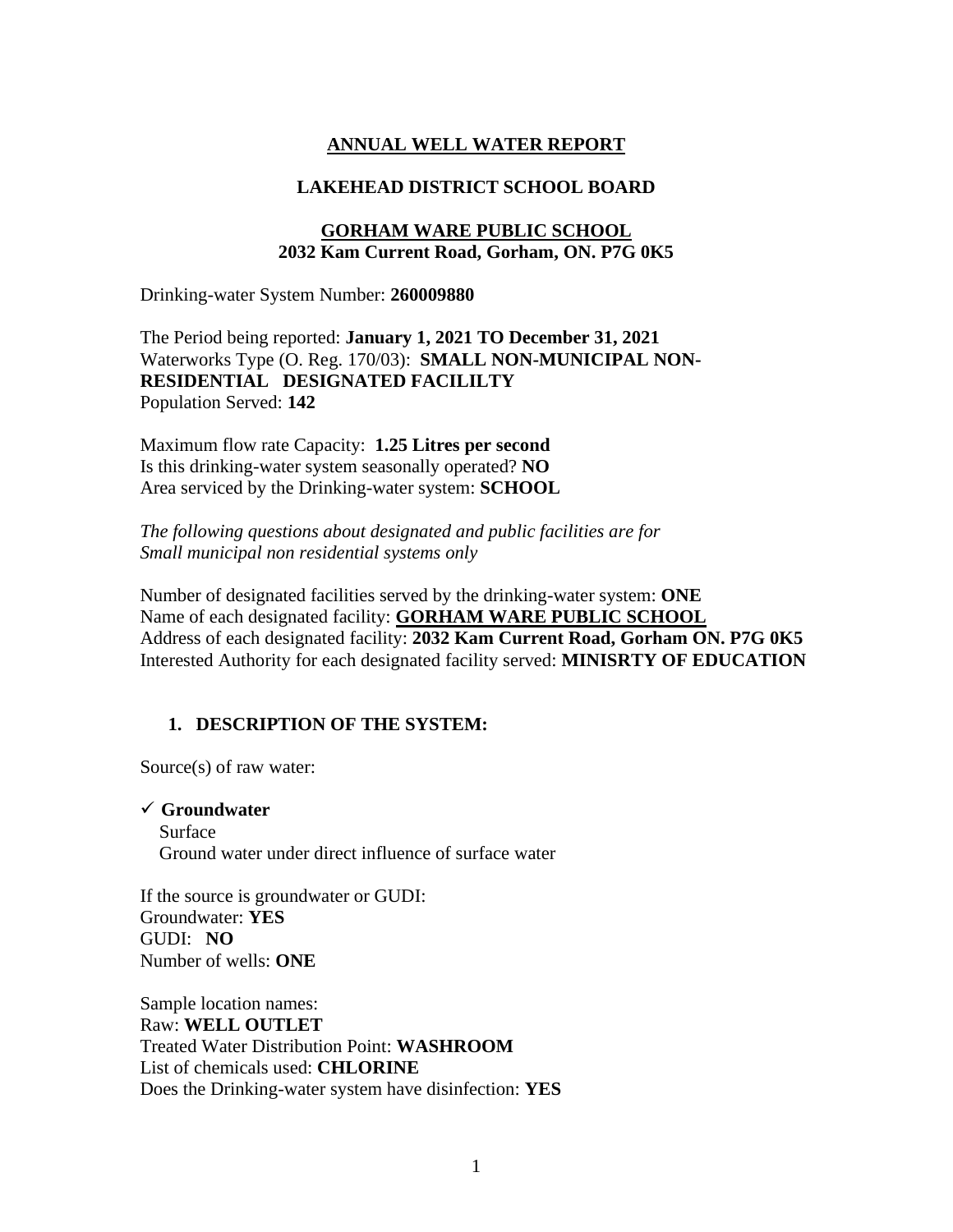Disinfection methods: (Check the boxes that apply)

# ✓ **Chlorination**

- $\Box$  Chloramination
- □ Chlorine Dioxide
- □ Ozonation
- □ UltraViolet
- $\Box$  Others Specify

# **Treatment type:** (Check the boxes that apply)

- □ Coagulation
- □ Flocculation
- □ Sedimentation
- □ Filtration
- □ Filter Medium
- □ Membrane Filtration
- □ Membrane Filtration Type
- □ Alkalinity Adjustment
- □ pH Adjustment
- □ Clarifier- Sludge Blanket
- $\Box$  Clarifier Upflow
- □ Dissolved Air Flotation
- □ Fluoridation
- □ Iron Sequestering
- □ Softening
- □ Stripping
- ✓ **Taste and Odour Control**
- □ Zebra Mussel Control

## **2. Adverse Results**

Total number of adverse results during this reporting period for microbiological, chemical, chlorine residual, malfunction of other disinfection equipment, turbidity: For each incident of adverse result, please list the following:

No adverse conditions for this reporting period.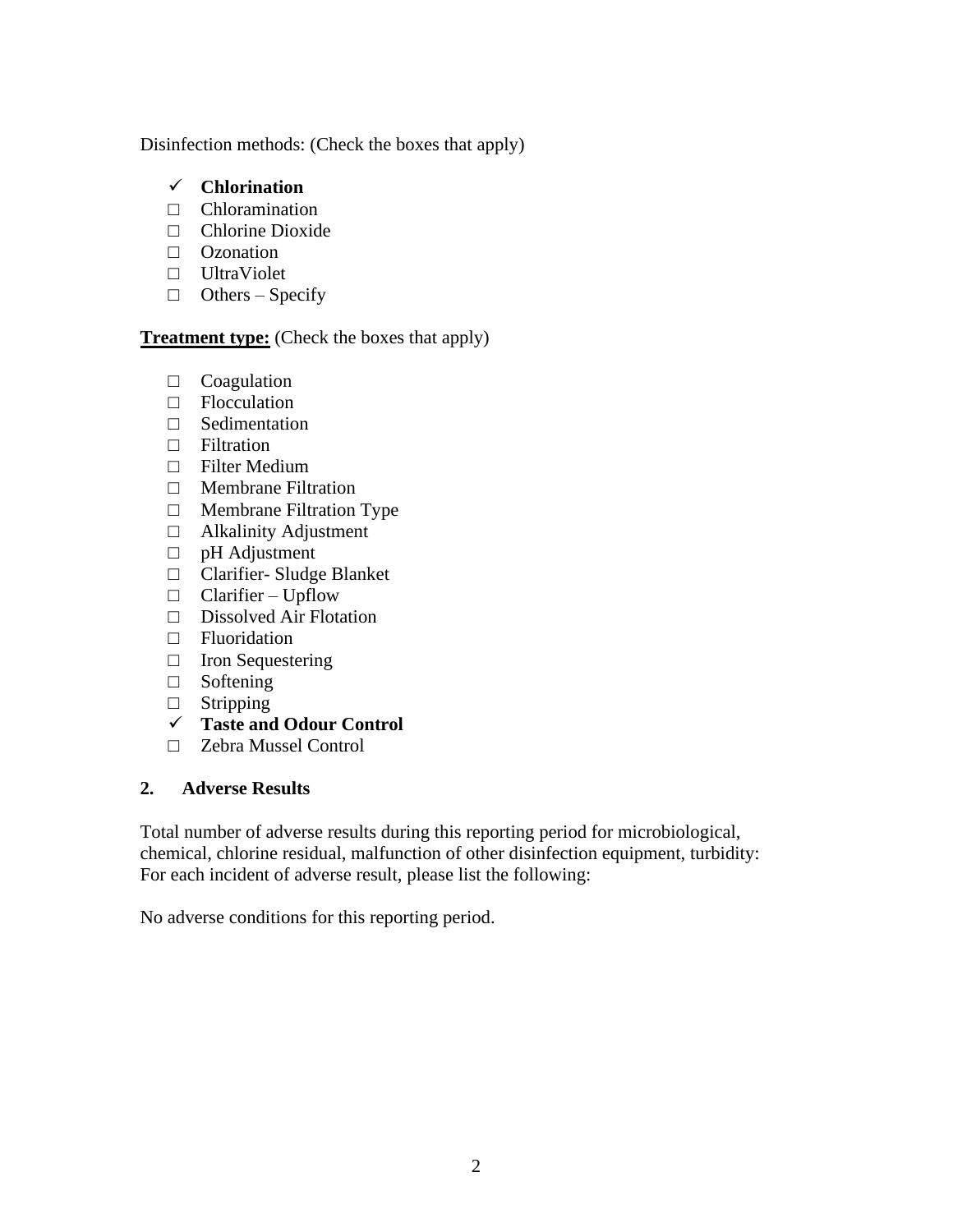# **3. Summary of results**

|  | Microbiological parameters: |
|--|-----------------------------|
|  |                             |

| Type         | Number of<br>samples taken | Range of<br>E. coli or<br>Fecal results<br>$(Min-Max)$ | Range of<br>Total coliform<br>results<br>$(Min-Max)$ | Range of<br>Background<br>or HPC results<br>$(Min-Max)$ |
|--------------|----------------------------|--------------------------------------------------------|------------------------------------------------------|---------------------------------------------------------|
| Raw          | 24                         |                                                        |                                                      | <b>ABSENT</b>                                           |
| Distribution | 24                         | <b>ABSENT</b>                                          | <b>ABSENT</b>                                        | $0 \text{ TO } 7$                                       |

**4) Chemical testing done under Schedule 13 or 14 or 15 during the period covered by the report.**

**a) INORGANIC PARAMETERS (including lead and nitrate and nitrite and Fluoride)** 

| Parameter                                                                                                                                                                                                            | Sampling<br>Result                                                                                       | Standard                                                         | Frequency of<br>Sampling               |
|----------------------------------------------------------------------------------------------------------------------------------------------------------------------------------------------------------------------|----------------------------------------------------------------------------------------------------------|------------------------------------------------------------------|----------------------------------------|
| Nitrate and Nitrite as N<br>Nitrate-N<br>Nitrite-N<br>Nitrate and Nitrite as N<br>Nitrate-N<br>Nitrite-N<br>Nitrate and Nitrite as N<br>Nitrate-N<br>Nitrite-N<br>Nitrate and Nitrite as N<br>Nitrate-N<br>Nitrite-N | 1.50<br>1.50<br>< 0.010<br>1.40<br>1.40<br>< 0.010<br>1.44<br>1.44<br>< 0.010<br>1.13<br>1.13<br>< 0.010 | 10<br>10<br>1<br>10<br>10<br>1<br>10<br>10<br>1<br>10<br>10<br>1 | June<br>September<br>December<br>March |
| Lead (Pb)<br>2 standing<br>2 flushed<br>3 standing<br>3 flushed<br>9 standing<br>9 flushed                                                                                                                           | 3.1<br>1.3<br>2.2<br>1.2<br>7.6<br>2.6                                                                   | 10                                                               | May 2021                               |

**Next 60 month tests are due in 2025.**

**Summary of the most recent Organic and Inorganic parameters sampled are provided in Appendix A.**